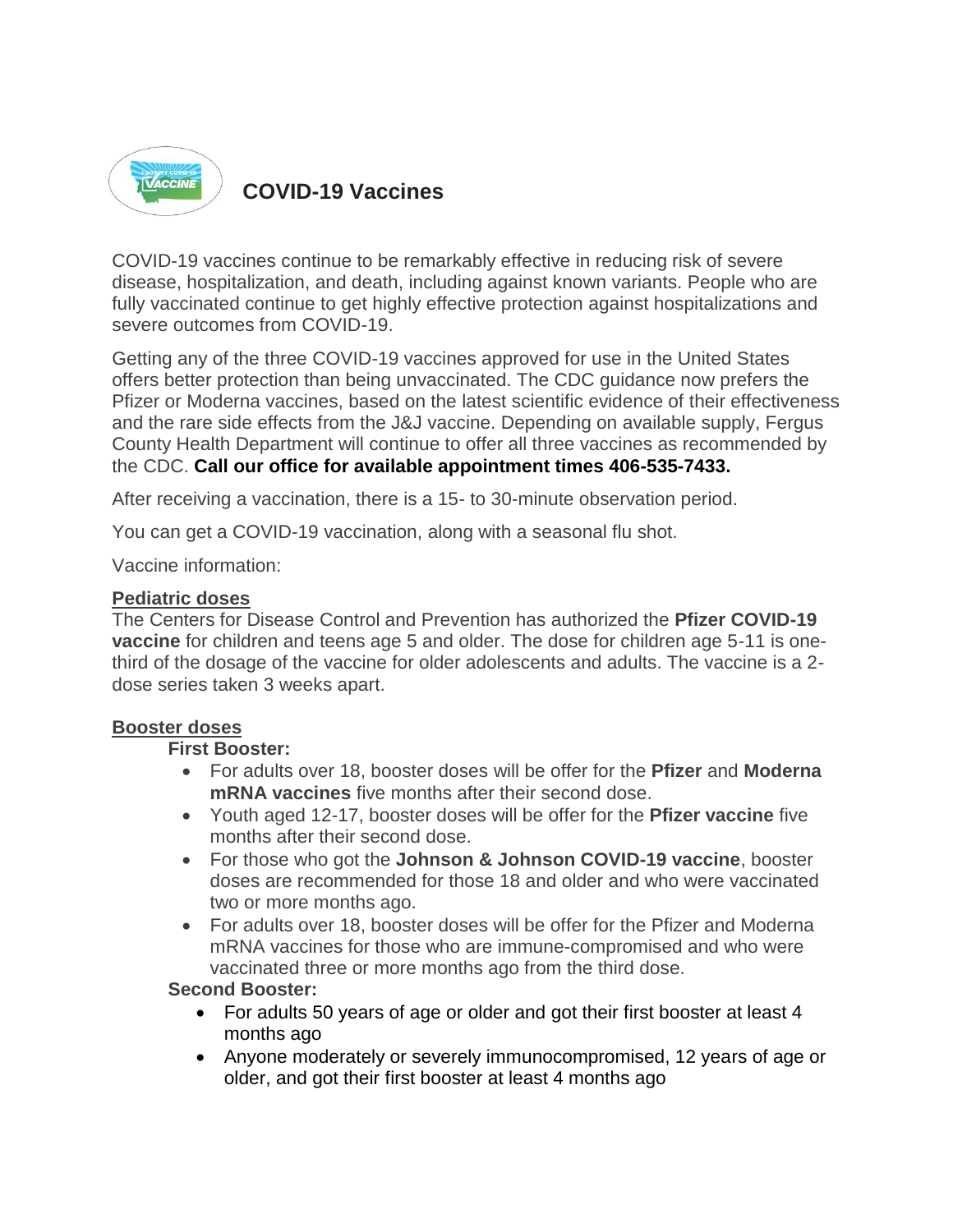- Individual's' that got 2 doses of J&J/Janssen vaccine at least 4 months ago
- Second boosters can only be Moderna or Pfizer

### **Third doses**

Fergus County Health Department continues to offer a third dose of **Pfizer or Moderna COVID-19 vaccine** to people who are moderately to severely immune-compromised and have received their second dose of mRNA vaccine (Pfizer or Moderna) at least 28 days ago.

The CDC recommends a third COVID-19 vaccine dose for people who are being treated for cancer, have had organ or stem cell transplants, being treated with immunesuppressing medication or have other moderate to severe immune deficiency. If you aren't sure if you are immune-compromised, consult your healthcare provider.

Vaccine Information Sheets:

- [Moderna VIS](https://www.fda.gov/media/144638/download)
- [Pfizer/Comirnaty VIS](https://www.fda.gov/media/153716/download) (ages 12yrs and older)
- [Pfizer \(ages 5-11\)](https://www.fda.gov/media/153717/download) Fact Sheet
- [Janssen \(J&J\) Fact Sheet](https://www.fda.gov/media/146305/download)

# **COVID-19 Testing**

The Health Department is offering COVID-19 testing for symptomatic, exposure, travel or procedures. Call 406-535-7433 to schedule an appointment, testing is done by appointment only. Please do not come into the office if you are ill, call our office and we will make arrangements to assist you.

Free home COVID-19 test kits are available at the following location during these pickup times:

 **Fergus County Courthouse,** 712 W Main Street, in the lobby during business hours 8-5 Monday-Friday

Each kit contains two tests. There is no ID or insurance required.

To report the results of a home test kit, click on the link below.

 [https://montanagovernment](https://montanagovernment-aijle.formstack.com/forms/montana_covid_home_test_reporting)[aijle.formstack.com/forms/montana\\_covid\\_home\\_test\\_reporting](https://montanagovernment-aijle.formstack.com/forms/montana_covid_home_test_reporting)

Federal Home Test Ordering Site:

<https://www.covidtests.gov/>